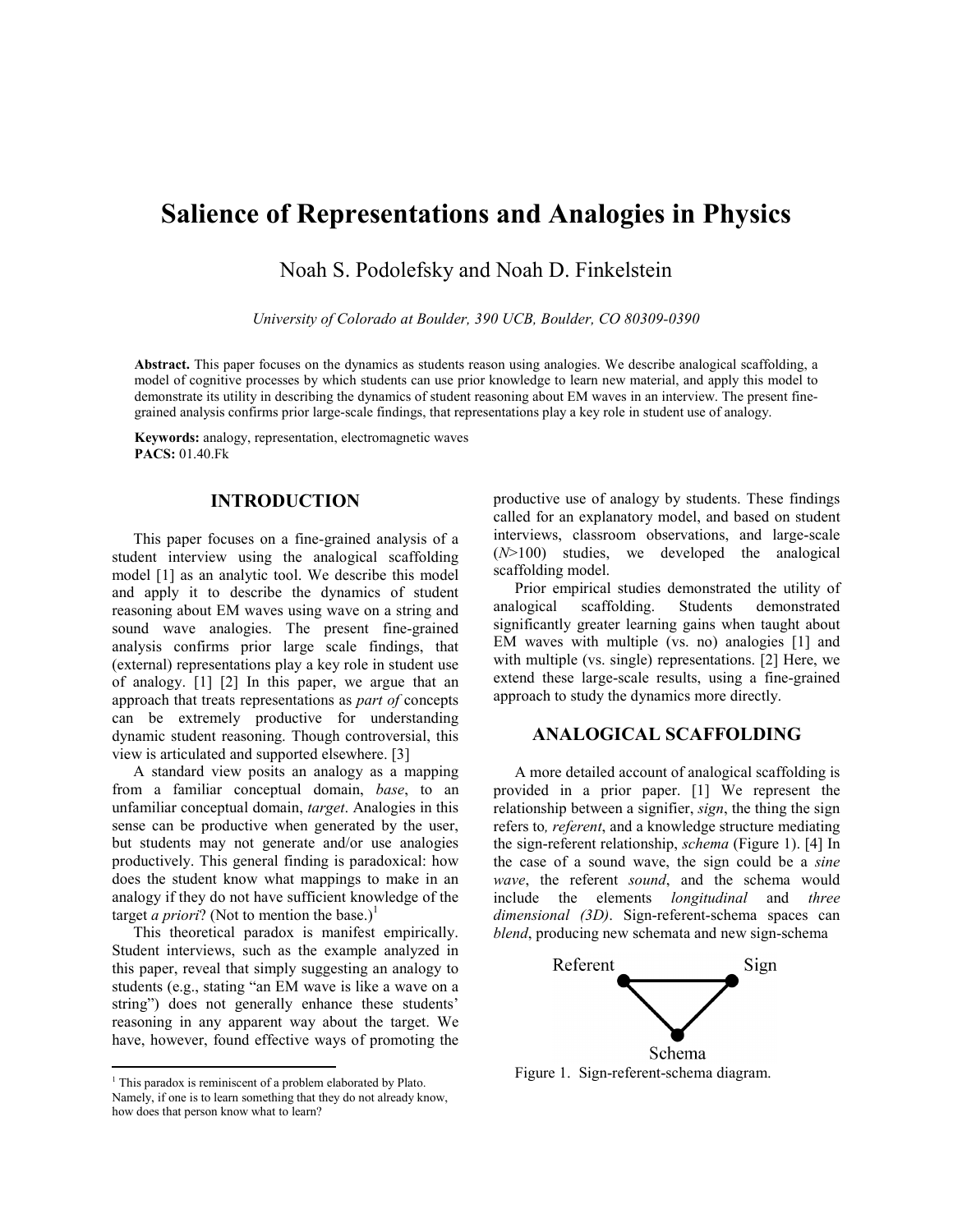associations. [5] For instance, a relatively abstract sign for an EM wave, a sine wave, can take on concrete features of a wave on a string, which uses the same sign (representation). Abstract ideas, such as an EM wave represented by a sine wave, gain particular meaning as result of a series of layered blends. [6] The interview analysis below provides a specific example of layering, building on string and sound to compile meaning into the canonical representation of EM waves.

## REPRESENTATIONS AND SALIENCE

According to our framing of analogy, students presented with an unfamiliar (and perhaps challenging) problem can draw on existing mental structures to solve that problem by analogy. These mental structures may be cued by the student recognizing some similarity between the problem and prior experience (which may include another problem the student has solved previously). Two possible mechanisms for recognizing similarity, and hence making productive use of an analogy, are the following. If the two domains contain surface features (e.g., signs) that are similar, this can cue the student to make an analogical comparison. This mechanism explains why students may consistently solve problems that include inclined planes using kinematic equations (even for problems where the optimal solution method uses conservation of energy). [7] Note that in this case, students do use an analogy, albeit the base domain may be inappropriate. A second possible mechanism is that similarity is based on mental structures that transcend the surface features of a problem representation. This explains why physics experts can productively apply different solution methods to different problems which, say, all involve blocks on inclined planes. Still, something contained in the problem representation cues physicists to use one method or another, so the representation and mental structure cannot be completely separated.

A productive dimension for analyzing analogy use is *salience*, the strength of associations between sign features and schemata. [8] We adopt this notion of salience to argue that it is not the surface features of a sign that are salient per se, but the associations made with those surface features. Salience depends on the individual and context. A student presented with a sine wave may associate that sign with a material object (e.g., a wave on a string or a water wave). A physicist may associate the same sine wave with a graph (e.g., of electric field strength oscillating in time). Both the student and physicist cue on surface features – where the sine wave goes up, something goes up – but what goes up is very different.

How can the salient associations that students already use (often quite readily) lead to these students making associations that are salient to physicists? We seek a solution by proposing analogical scaffolding, focusing on representation use. This model suggests productive ways of scaffolding students' use of analogy by capitalizing on associations that are already salient for students and layering these associations towards more expert-like ideas.

#### DYNAMICS IN AN INTERVIEW

We have interviewed numerous introductory physics students in our studies of analogy. These thinkaloud interviews generally involve students using curricular materials. Here, we focus on an interview with student "S". We describe several segments of this interview briefly and then apply analogical scaffolding in detail to a segment involving sound waves. At the time of the interview, S was enrolled in the first semester of a calculus-based introductory physics course. At this point in the semester, S told us the class was "doing oscillations and starting pressure."

In the interview, S was presented with the EM wave concept question in Figure 2 and asked to give his best answer.<sup>2</sup> S said he had "never seen anything like this before" and cycled through several answers over the next five minutes, finally settling on answer choice B (3>2>1=4). His reasoning was that "3 would be the first" and that "1 and 4 are on the same position on the two different waves." At one point, S stated that "x would…be the time."

We can already identify blends in S's reasoning. S appears to blend this picture, where  $x$  is position, with a graph in which the horizontal axis is  $time -$  hence 3 is "first". This idea may have been cued by the word "time" in the problem statement. In this case, a *position* 



An electromagnetic plane wave propagates to the right in the figure above. Four antennas are labeled 1-4. The antennas are oriented vertically. Antennas 1, 2, and 3 lie in the  $x-y$  plane. Antennas 1, 2, and 4 have the same x-coordinate, but antenna 4 is located further out in the z-direction.

Which choice below is the best ranking of the time averaged signals received by each of the antennas. (Hint: the time averaged signal is the signal averaged over several cycles of the wave.)

A)  $1=2=3>4$  B)  $3>2>1=4$  C)  $1=2=4>3$  D)  $1=2=3=4$  E)  $3>1=2=4$ FIGURE 2. EM wave concept question. D is correct.  $\overline{a}$ 

<sup>&</sup>lt;sup>2</sup> Answering this question correctly requires a blend in which the EM wave sign is coupled to a schema including 3D and traveling (moving in time) schema elements.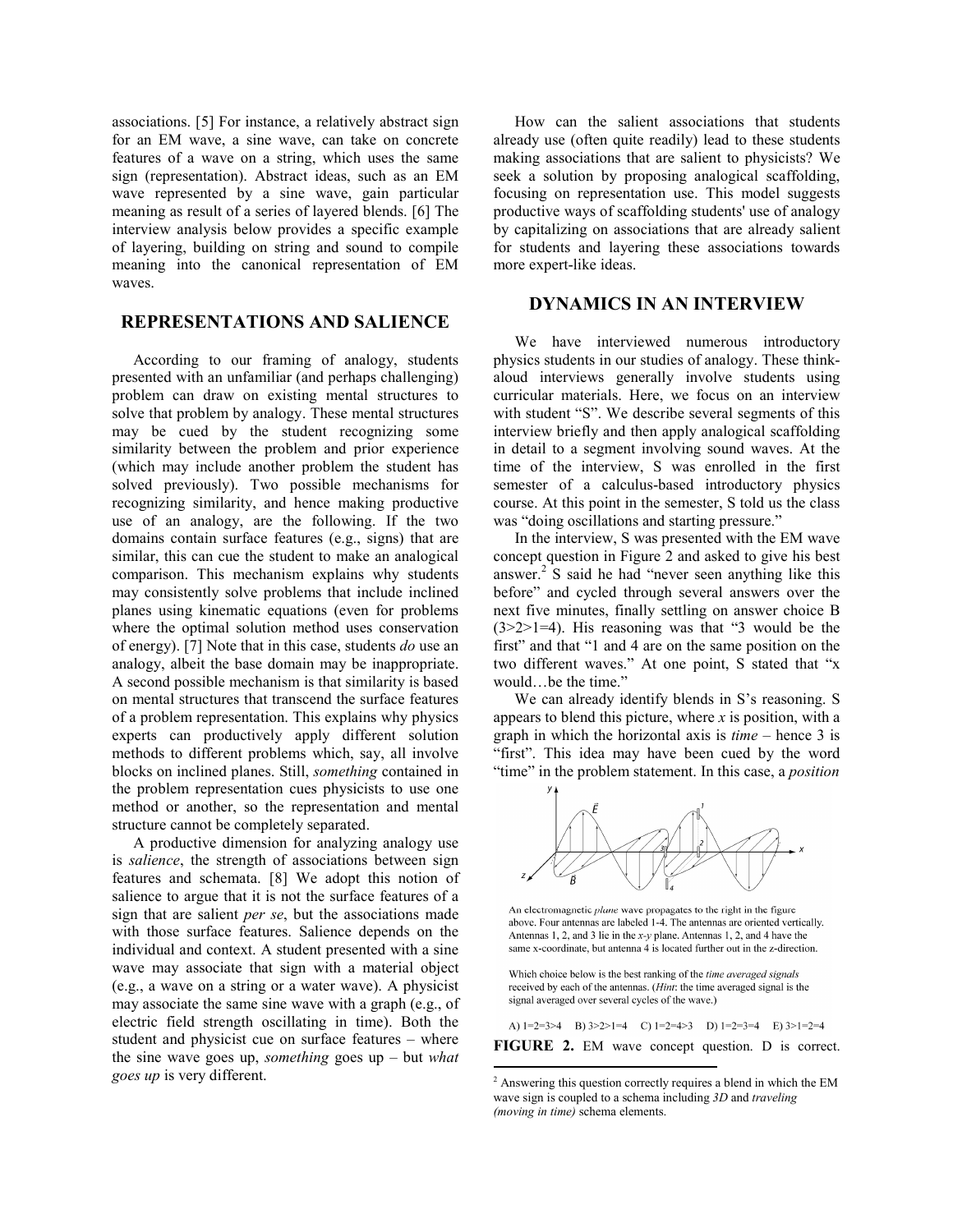is time blend is salient for S. However, the peaks in the wave also cue a salient blend, along the lines of a peak is a position (S does not distinguish between the  $E$ - and B-field waves). Note that these salient blends are coupled to signs – the x axis, the two sine waves, and the word "time".

Next, the interviewer suggested analogies verbally and asked S if this helped with the EM wave concept question. First, the interviewer stated that an EM wave was like a wave on a string, but with no elaboration on how to use the analogy. S said that the string would "follow a similar pattern" to the EM wave, but that this would not help him answer the concept question. The interviewer then suggested that an EM wave was like a sound wave, again with no elaboration. S said immediately that, for making sense of the concept question, the sound wave analogy "wouldn't change too much." Note that in both cases, the sign is the verbal statement of the analogical comparison, but in these cases productive blends are not salient for S. We emphasize the distinction between not salient and not existing. As we will see, S does use several productive ideas about strings and sound, but these ideas become salient only under different conditions.

S was next presented with two new signs printed on a sheet of paper: one a sine wave and the other pictorial, depicting a hand at one end of a realistic representation of a string. He was told both represented a wave on a string. S stated that one representation was "a physical form of the other," implying a blend sine wave is physical object. S applied this blend to the EM wave, stating "2 is not really on…I guess none of them, other than 3, are on it." S also stated "as the hand moves it would follow the up and down with the hand," implying a blend *sine wave is moving object*. Note that the moving object element is not explicitly contained in the sign (a static picture), but becomes salient for S after he sees the two signs of a string.

Here, we reserve the detailed application of analogical scaffolding for sound waves. Selected transcript segments accompany a schematic representation of analogical scaffolding in Figure 3. Following the string discussion, S was presented with two different signs, a sine wave and a picture of a loud speaker with the "arrangement of air particles", and told these both represented a sound wave. These signs are shown in the topmost boxes of Figure 3. S first stated that the particles sign is a "physical representation of the sine", implying the blend sine wave height is particle density. In Figure 3, we place an additional node between sign and schema to indicate a prior blend contributing to a new sign-schema association. [1] S related quantities of the sine wave (e.g., "negative") with arrangements of particles (e.g., "grouping") and descriptive terms like "strong" and "weak" signal. S then applied these ideas to the EM

wave at time 17:37. Previously, S had said antennas 1 and 4 are less than 3 (answer B), but with the sound wave he said 1 and 4 are greater than 3 because they are where there are "more particles".

Now S has a new idea about antenna 2. Using the sound wave blend, S suggests that 2 is the same as 1 and 4, since the particles are "all the way down" (pointing at the dense region of particles in the pictorial sound representation, 17:59). He has applied ideas from the sound wave, now part of the sine wave height is particle density blend, to the EM wave.

S next tried to decide whether the particles extend in the  $z$  direction (in the picture, they are drawn only in the x-y plane). He created a new blend, drawing on experiential knowledge of sound  $-$  i.e., it is 3D (18:37). Finally, S used a blend – sine wave is 3D particle  $density - to reason that 1, 2, and 4 are equal.$ 

At this point, S proceeded to reason about point 3 by using the sine wave is moving object blend from the string. He could not deduce from the materials in front of him whether the wave at antenna 3 is stationary or moves as the wave propagates, (essentially whether the EM wave is a standing wave or a traveling wave) and he wavered between answers C and D in Figure 2. Nonetheless, S explicitly voiced the idea that a static picture of a string represents a moving object, and that an EM wave exhibits a similar property.

## **CONCLUSION**

What does it mean to know a concept? S did not articulate significant knowledge of string or sound waves nor did he apply theses analogs productively to EM waves when these analogies were cued verbally. Presented with pictorial signs he did both. Did these signs cue schemata that S already had but simply did not articulate at first, or did S create new schemata during the blending process? We take a pragmatic position, framing concepts as observable through the reification of students' talk, gesture, and interactions with the environment. Our observations suggest that S's string, sound, and EM wave concepts changed dramatically under different conditions. The analogical scaffolding model captures this observed coupling between sign, schema, and referent. For S, concepts appear to depend strongly on the salience of signschema associations – for instance, he did not know to associate a sine wave, sound, and 3D, nor did he know to apply a sound wave blend to EM waves, without the signs in Figure 3. These associations became salient as S layered blend upon blend. We therefore argue that including signs as part of concepts can be extremely productive for understanding the dynamics of student learning. Furthermore, analogical scaffolding can be a useful tool for studying these dynamics.